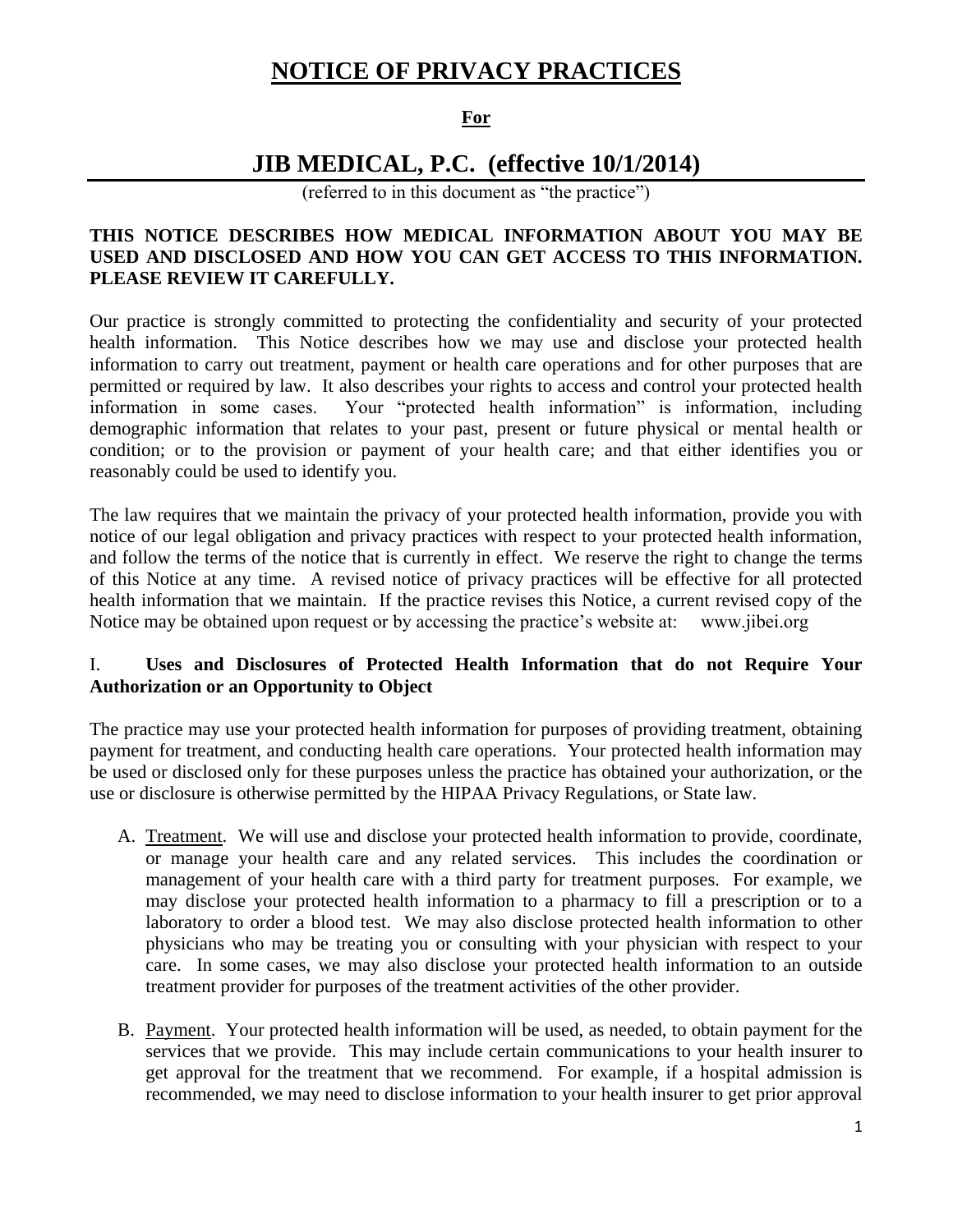for the hospitalization. We may also disclose protected health information to your insurance company to determine whether you are eligible for benefits or whether a particular service is covered under your health plan. In order to get payment for your services, we may also need to disclose your protected health information to your insurance company to demonstrate the medical necessity of the services or, as required by your insurance company, for utilization review. We may also disclose patient information to another provider involved in your care for the other provider's payment activities.

- C. Healthcare Operations. We may use or disclose your protected health information, as necessary, for our own health care operations in order to facilitate the function of the practice and to provide quality care to all patients. Health care operations include such activities as:
	- Quality assessment and improvement activities.
	- Employee review activities.
	- Training programs including those in which students, trainees, or practitioners in health care learn under supervision.
	- Accreditation, certification, licensing or credentialing activities.
	- Review and auditing, including compliance reviews, medical reviews, legal services and maintaining compliance programs.
	- Business management and general administrative activities.

In certain situations, we may also disclose patient information to another provider or health plan for their health care operations.

- D. Other Uses and Disclosures. As part of treatment, payment and healthcare operations, we may also use or disclose your protected health information for the following purposes:
	- To remind you of an appointment.
	- To inform you of potential treatment alternatives or options.
	- To inform you of health-related benefits or services that may be of interest to you.

## II. **Uses and Disclosures Beyond Treatment, Payment, and Health Care Operations Permitted Without Authorization or Opportunity to Object**

Federal privacy rules allow us to use or disclose your protected health information without your permission or authorization for a number of reasons including the following:

- A. When Legally Required. We will disclose your protected health information when we are required to do so by any Federal, State or local law.
- B. When There Are Risks to Public Health. We may disclose your protected health information for the following public activities and purposes:
	- To prevent, control, or report disease, injury or disability as permitted by law.
	- To report vital events such as birth or death as permitted or required by law.
	- To conduct public health surveillance, investigations and interventions as permitted or required by law.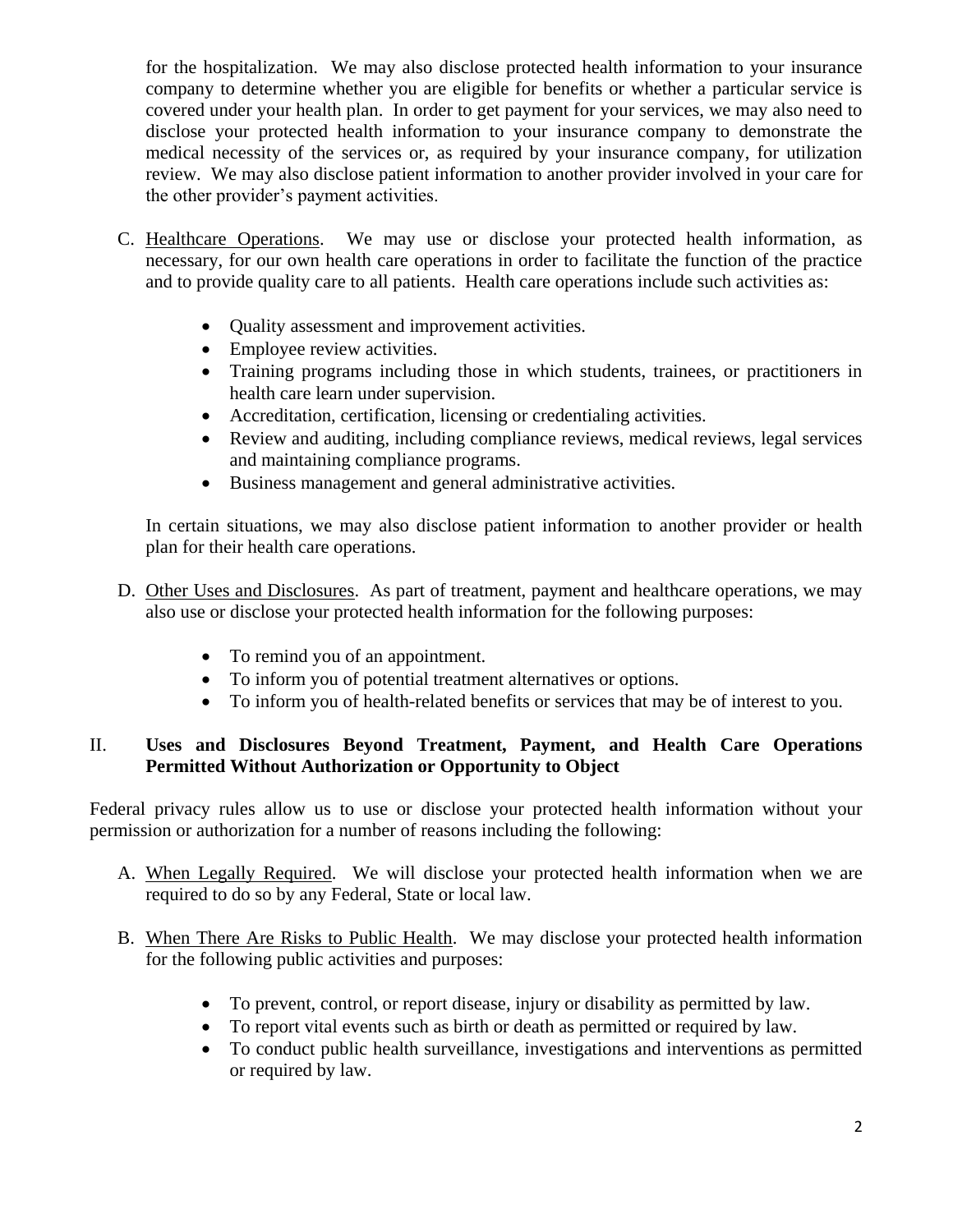- To collect or report adverse events and product defects, track FDA regulated products, enable product recalls, repairs or replacements to the FDA and to conduct post marketing surveillance.
- To notify a person who has been exposed to a communicable disease or who may be at risk of contracting or spreading a disease as authorized by law.
- C. To Report Abuse, Neglect or Domestic Violence. We may notify government authorities if we believe that a patient is the victim of abuse, neglect or domestic violence. We will make this disclosure only when specifically required or authorized by law or when the patient agrees to the disclosure.
- D. To Conduct Health Oversight Activities. We may disclose your protected health information to a health oversight agency for activities including audits; civil, administrative, or criminal investigations, proceedings, or actions; inspections; licensure or disciplinary actions; or other activities necessary for appropriate oversight as authorized by law. We will not disclose your health information if you are the subject of an investigation and your health information is not directly related to your receipt of health care or public benefits.
- E. In Connection With Judicial and Administrative Proceedings. We may disclose your protected health information in the course of any judicial or administrative proceeding in response to an order of a court or administrative tribunal as expressly authorized by such order or in response to a subpoena in some circumstances.
- F. For Law Enforcement Purposes. We may disclose your protected health information to a law enforcement official for law enforcement purposes as follows:
	- As required by law for reporting of certain types of wounds or other physical injuries.
	- Pursuant to court order, court-ordered warrant, subpoena, summons or similar process.
	- For the purpose of identifying or locating a suspect, fugitive, material witness or missing person.
	- Under certain limited circumstances, when you are the victim of a crime.
	- To a law enforcement official if the practice has a suspicion that your death was the result of criminal conduct.
	- In an emergency in order to report a crime.
- G. To Coroners, Funeral Directors, and for Organ Donation. We may disclose protected health information to a coroner or medical examiner for identification purposes, to determine cause of death or for the coroner or medical examiner to perform other duties authorized by law. We may also disclose protected health information to a funeral director, as authorized by law, in order to permit the funeral director to carry out their duties. Protected health information may be used and disclosed for cadaveric organ, eye or tissue donation purposes.
- H. For Research Purposes. We may use or disclose your protected health information for research when the use or disclosure for research has been approved by an institutional review board or privacy board that has reviewed the research proposal and research protocols to address the privacy of your protected health information.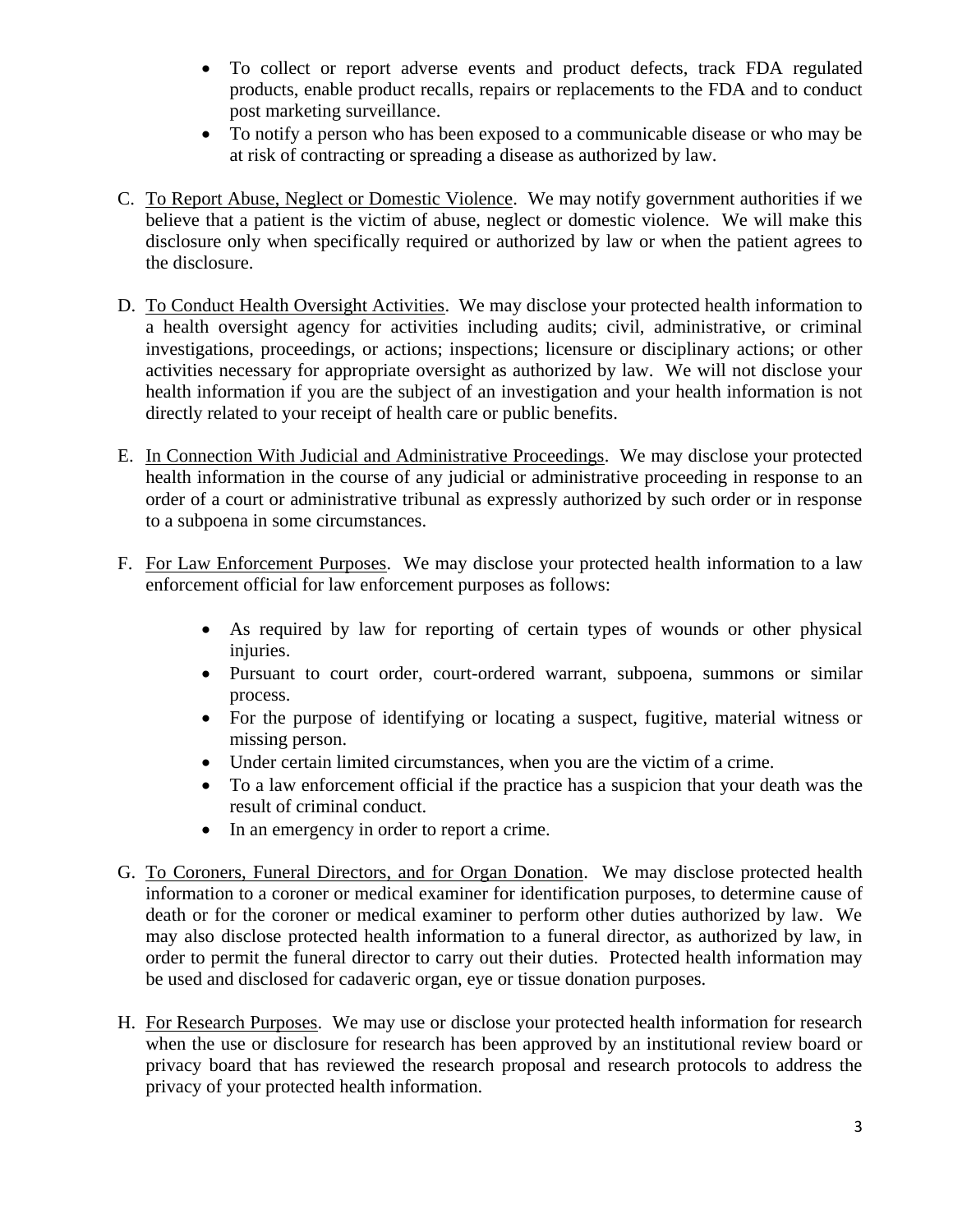- I. In the Event of a Serious Threat to Health or Safety. We may, consistent with applicable law and ethical standards of conduct, use or disclose your protected health information if we believe, in good faith, that such use or disclosure is necessary to prevent or lessen a serious and imminent threat to your health or safety or to the health and safety of the public.
- J. Military and Veterans. If you are a member of the Armed Forces, we may release protected health information about you as required by military command authorities. We may also release protected health information about foreign military personnel to the appropriate foreign military authority.
- K. National Security. Our practice may disclose your protected health information to federal officials for intelligence and national security activities authorized by law. We also may disclose your protected health information to federal officials in order to protect the President, other officials or foreign heads of state, or to conduct investigations.
- L. For Worker's Compensation. The practice may release your health information to comply with worker's compensation laws or similar programs.

## III. **Uses and Disclosures Permitted Without Authorization But With Opportunity to Object.**

A. Family and Friends. We may disclose your protected health information to your family member or a close personal friend, or other person identified and authorized by you, if it is directly relevant to the person's involvement in your care or payment related to your care. We can also disclose your information in connection with trying to locate or notify family members or others involved in your care concerning your location, condition or death.

You may object to these disclosures. If you are unable to agree or object to such uses or disclosures of protected health information because of an emergency or because of your incapacity, we may exercise our professional judgment to determine whether the disclosure is in your best interest.

### IV. **Uses and Disclosures Where Your Authorization is Required.**

We will not use or disclose your protected health information for any purpose other than those identified in the previous sections without your specific written authorization. Most disclosures of psychotherapy notes, uses and disclosures for marketing purposes, and disclosures that constitute the sale of your health information require your prior written authorization. We may, however, provide you with marketing materials in a face to face encounter without your authorization or communicate with you about treatment alternatives or other health related products and services that may be beneficial to you in relation to your treatment. If you give us authorization to use or disclose your protected health information you may revoke your authorization in writing at any time except to the extent that we have already taken action in reliance upon the authorization.

### V. **Your Rights Pertaining to Your Protected Health Information.**

You have the following rights regarding your protected health information: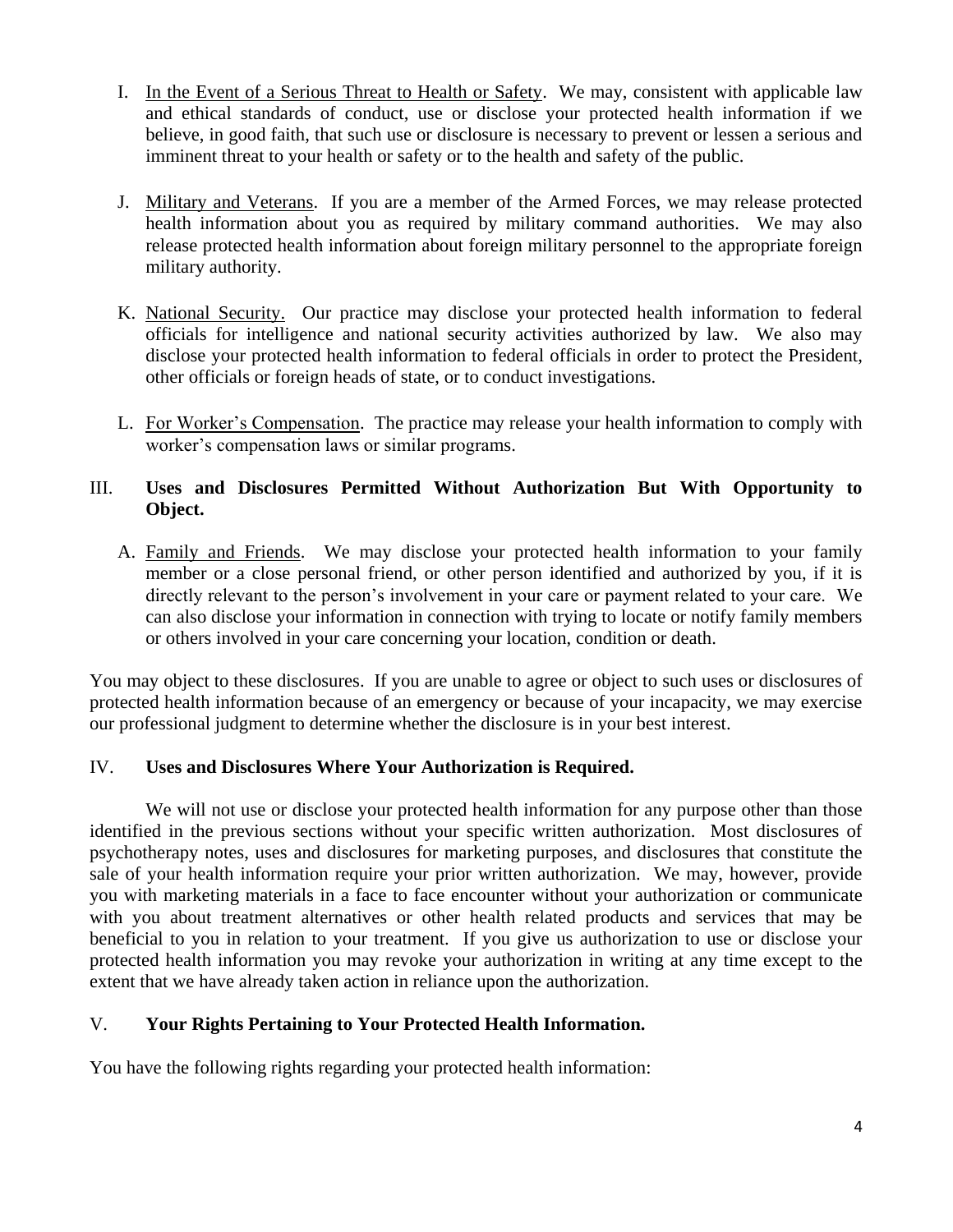A. The right to inspect and request a copy of your protected health information. You have the right to inspect and/or obtain a copy of your protected health information that is contained in a designated record set for as long as we maintain the protected health information. "designated record set" contains medical and billing records and any other records that your physician and the practice uses for making decisions about you. This includes the right to receive your health information in a digital format and to have the electronic record transmitted directly to an entity or person designated by you.

Under Federal law, however, you may not inspect or receive a copy of the following records: psychotherapy notes; information compiled in reasonable anticipation of, or for use in, a civil, criminal, or administrative action or proceeding; and protected health information that is subject to a law that prohibits access to protected health information. Depending on the circumstances, you may have the right to have a decision to deny access reviewed.

We may deny your request to inspect or receive a copy of your protected health information if, in our professional judgment, we determine that the access requested is likely to endanger your life or safety or that of another person, or that it is likely to cause substantial harm to another person referenced within the information. You have the right to request a review of this decision.

To inspect or request a copy your medical information, you must submit a written request to:

JIB Medical, P.C. 158-11 Harry Van Arsdale Jr. Avenue Flushing, New York 11365

If you request a copy of your information, we may charge you a fee for the costs of copying, mailing or other costs incurred by us in complying with your request. We will try our best to provide your health information to you in the form or format requested by you if such form or format is available. If it is not, the information will be provided in a readable hard copy form or other such agreed upon form.

B. The right to request a restriction on uses and disclosures of your protected health information. You may ask us not to use or disclose certain parts of your protected health information for the purposes of treatment, payment or health care operations. You may also request that we not disclose your health information to family members or friends who may be involved in your care or for notification purposes as described in this Notice of Privacy Practices. Your request must state the specific restriction requested and to whom you want the restriction to apply.

The practice is not required to agree to a restriction that you may request. We will notify you if we deny your request to a restriction. If the practice does agree to the requested restriction, we may not use or disclose your protected health information in violation of that restriction unless it is needed to provide emergency treatment. Under certain circumstances, we may terminate our agreement to a restriction.

You may also request that we restrict disclosure to your health plan of any health information related to an item or service for which you or someone on your behalf, other than the health plan, paid us in full. If you make such a request we will not disclose such health information to your health plan as part of or payment or health care operations unless we are otherwise required to do so under the law.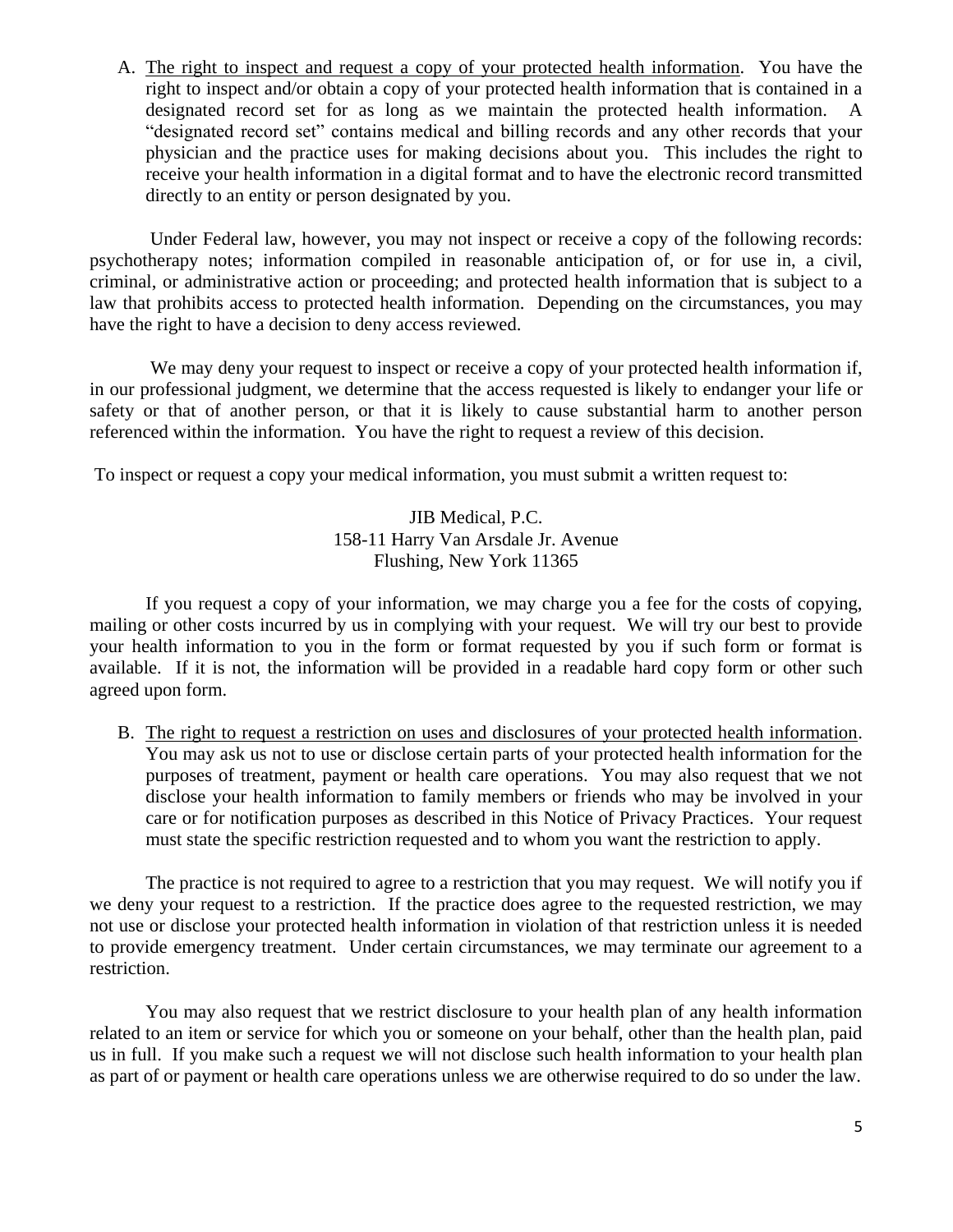You may request a restriction by contacting the Privacy Officer.

- C. The right to request to receive confidential communications from us by alternative means or at an alternative location. You have the right to request that we communicate with you in certain ways. We will accommodate reasonable requests. We may condition this accommodation by asking you for information as to how payment will be handled or specification of an alternative address or other method of contact. We will not require you to provide an explanation for your request. Requests must be made in writing to our Privacy Officer.
- D. The right to have your physician amend your protected health information. You may request an amendment of protected health information about you in a designated record set for as long as we maintain this information. In certain cases, we may deny your request for an amendment. If we deny your request for amendment, you have the right to file a statement of disagreement with us and we may prepare a rebuttal to your statement and will provide you with a copy of any such rebuttal. Requests for amendment must be in writing and must be directed to our Privacy Officer. In this written request, you must also provide a reason to support the requested amendments. All requests to amend your protected health information will be maintained with in your designated record set which is the subject of the requested amendment.
- E. The right to receive an accounting. You have the right to request an accounting of certain disclosures of your protected health information made by the practice. This right applies to disclosures for purposes other than treatment, payment or health care operations as described in this Notice of Privacy Practices. We are also not required to account for disclosures that you requested, disclosures that you agreed to by signing an authorization form, disclosures for a facility directory, to friends or family members involved in your care, or certain other disclosures we are permitted to make without your authorization. The request for an accounting must be made in writing to our Privacy Officer. The request should specify the time period sought for the accounting. Accounting requests may not be made for periods of time in excess of six years. We will provide the first accounting you request during any 12 month period without charge. Subsequent accounting requests may be subject to a reasonable cost-based fee.
- F. The right to be notified in the event of a breach. We are required to notify you in the event of a breach of your unsecured protected health information as soon as possible but no later than sixty (60) days after we discover the breach. Unsecured protected health information is information that is not deemed unreadable, unusable, or indecipherable using technology, such as encryption, or other means specifically approved by the Secretary of the U.S. Department of Health and Human Services. Any required notice will include a description of the breach, the unsecured protected health information involved, steps you might take to protect yourself, a summary of our investigation, and how to contact us for more information.
- G. The right to obtain a paper copy of this notice. Upon request, we will provide a separate paper copy of this notice even if you have already received a copy of the notice or have agreed to accept this notice electronically.